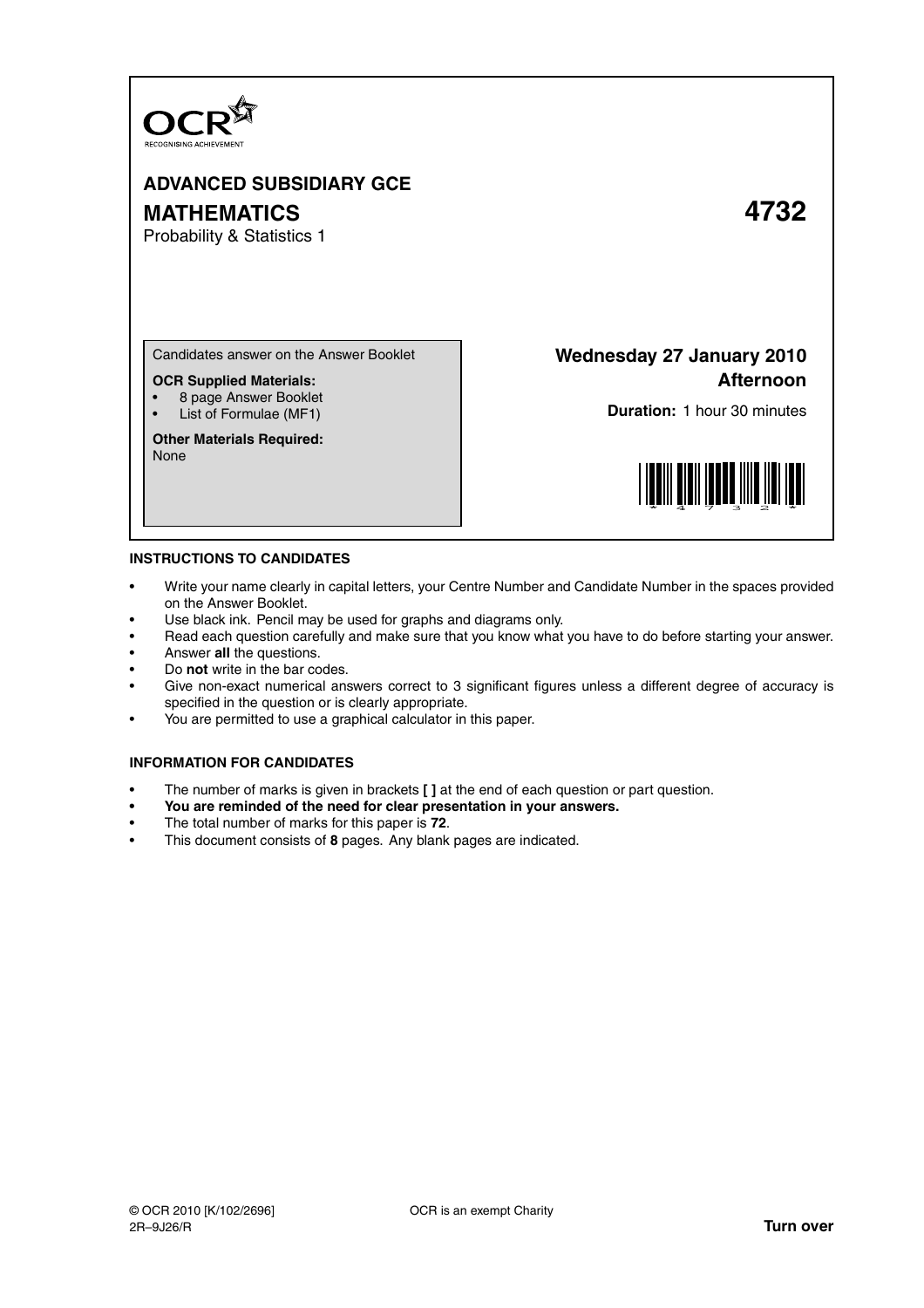- **1** Andy makes repeated attempts to thread a needle. The number of attempts up to and including his first success is denoted by *X*.
	- **(i)** State two conditions necessary for *X* to have a geometric distribution. **[2]**
	- **(ii)** Assuming that *X* has the distribution  $Geo(0.3)$ , find
		- **(a)** P(*X* = 5), **[2]**
		- **(b)**  $P(X > 5)$ . **[3]**
	- **(iii)** Suggest a reason why one of the conditions you have given in part **(i)** might not be satisfied in this context. **[2]**
- **2** 40 people were asked to guess the length of a certain road. Each person gave their guess, *l* km, correct to the nearest kilometre. The results are summarised below.

|           |  | $10-12$   $13-15$   $16-20$   $21-30$ |  |
|-----------|--|---------------------------------------|--|
| Frequency |  |                                       |  |

- **(i) (a)** Use appropriate formulae to calculate estimates of the mean and standard deviation of *l*.
	- **(b)** Explain why your answers are only estimates. **[1]**

**[6]**

- **(ii)** A histogram is to be drawn to illustrate the data. Calculate the frequency density of the block for the 16–20 class. **[2]**
- **(iii)** Explain which class contains the median value of *l*. **[2]**
- **(iv)** Later, the person whose guess was between 10 km and 12 km changed his guess to between 13 km and 15 km. Without calculation state whether the following will increase, decrease or remain the same:
	- **(a)** the mean of *l*, **[1]**
	- **(b)** the standard deviation of *l*. **[1]**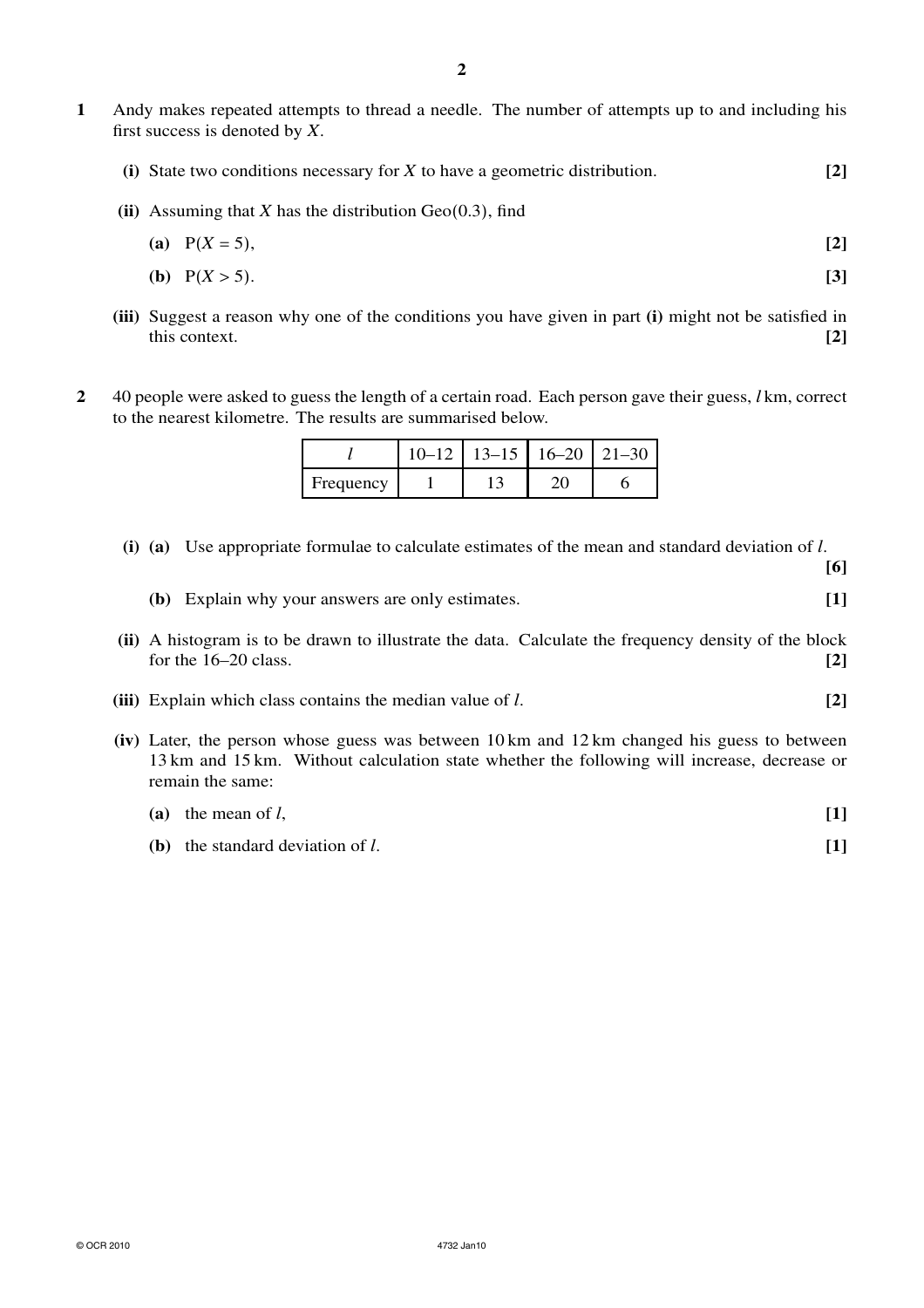**3** The heights, *h* m, and weights, *m* kg, of five men were measured. The results are plotted on the diagram.



The results are summarised as follows.

$$
n = 5 \quad \Sigma h = 9.02 \quad \Sigma m = 377.7 \quad \Sigma h^2 = 16.382 \quad \Sigma m^2 = 28.558.67 \quad \Sigma hm = 681.612
$$

- **(i)** Use the summarised data to calculate the value of the product moment correlation coefficient, *r*. **[3]**
- **(ii)** Comment on your value of *r* in relation to the diagram. **[2]**
- **(iii)** It was decided to re-calculate the value of *r* after converting the heights to feet and the masses to pounds. State what effect, if any, this will have on the value of *r*. **[1]**
- **(iv)** One of the men had height 1.63 m and mass 78.4 kg. The data for this man were removed and the value of *r* was re-calculated using the original data for the remaining four men. State in general terms what effect, if any, this will have on the value of *r*. **[1]**
- **4** A certain four-sided die is biased. The score, *X*, on each throw is a random variable with probability distribution as shown in the table. Throws of the die are independent.

| $P(X = x)$ |  |  |
|------------|--|--|

**(i)** Calculate E(*X*) and Var(*X*). **[5]**

The die is thrown 10 times.

- **(ii)** Find the probability that there are not more than 4 throws on which the score is 1. **[2]**
- **(iii)** Find the probability that there are exactly 4 throws on which the score is 2. **[3]**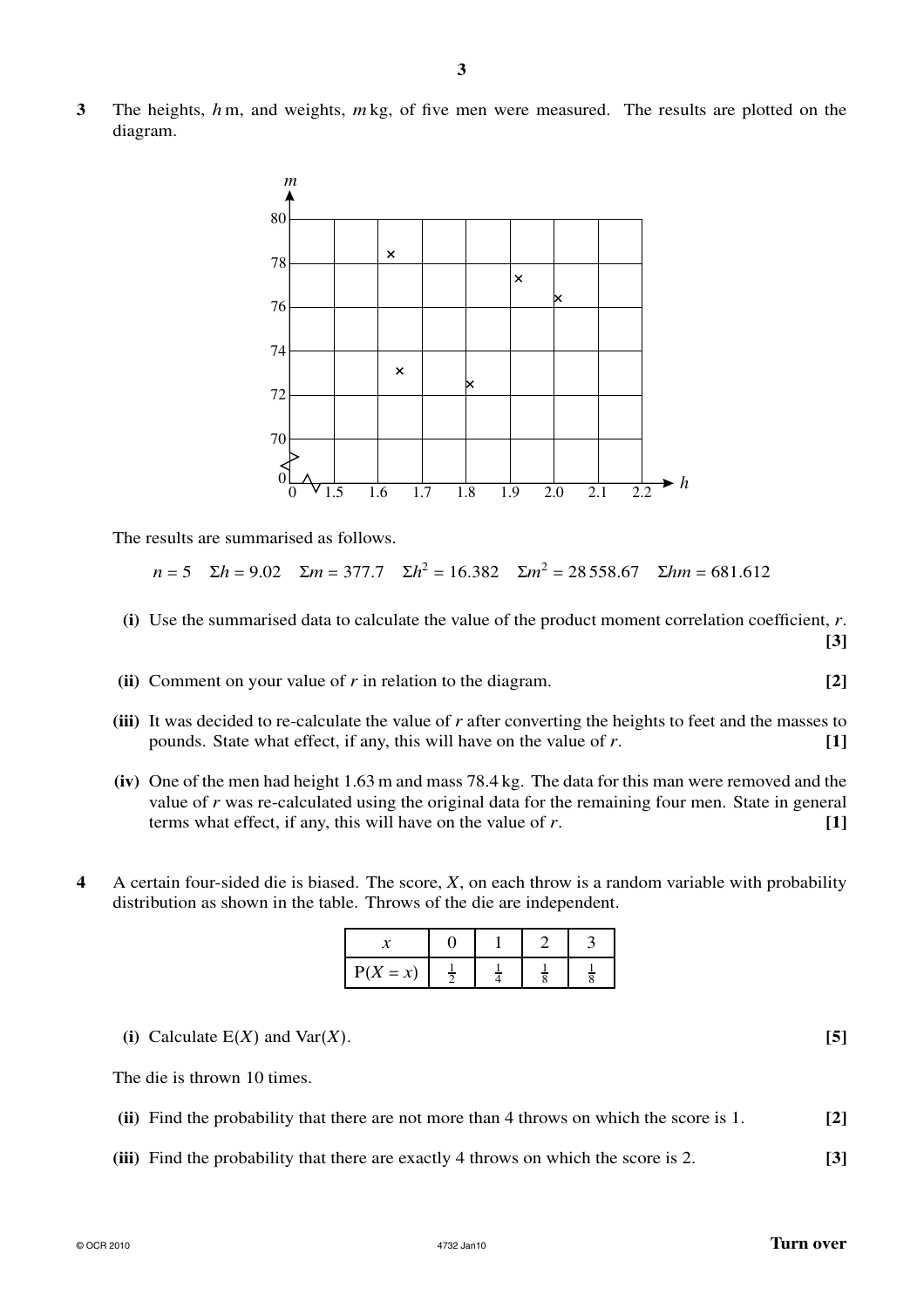- **5** A washing-up bowl contains 6 spoons, 5 forks and 3 knives. Three of these 14 items are removed at random, without replacement. Find the probability that
	- **(i)** all three items are of different kinds, **[3]**
	- **(ii)** all three items are of the same kind. **[3]**
- **6 (a)** A student calculated the values of the product moment correlation coefficient, *r*, and Spearman's rank correlation coefficient,  $r<sub>s</sub>$ , for two sets of bivariate data, *A* and *B*. His results are given below.

A: 
$$
r = 0.9
$$
 and  $r_s = 1$   
B:  $r = 1$  and  $r_s = 0.9$ 

With the aid of a diagram where appropriate, explain why the student's results for *A* could both be correct but his results for *B* cannot both be correct. **[3]**

**(b)** An old research paper has been partially destroyed. The surviving part of the paper contains the following incomplete information about some bivariate data from an experiment.



Calculate the missing constant at the end of the equation of the second regression line. **[4]**

**7** The table shows the numbers of male and female members of a vintage car club who own either a Jaguar or a Bentley. No member owns both makes of car.

|         | Male | Female |
|---------|------|--------|
| Jaguar  | -25  |        |
| Bentley |      |        |

One member is chosen at random from these 60 members.

**(i)** Given that this member is male, find the probability that he owns a Jaguar. **[2]**

Now two members are chosen at random from the 60 members. They are chosen one at a time, without replacement.

**(ii)** Given that the first one of these members is female, find the probability that both own Jaguars.

**[4]**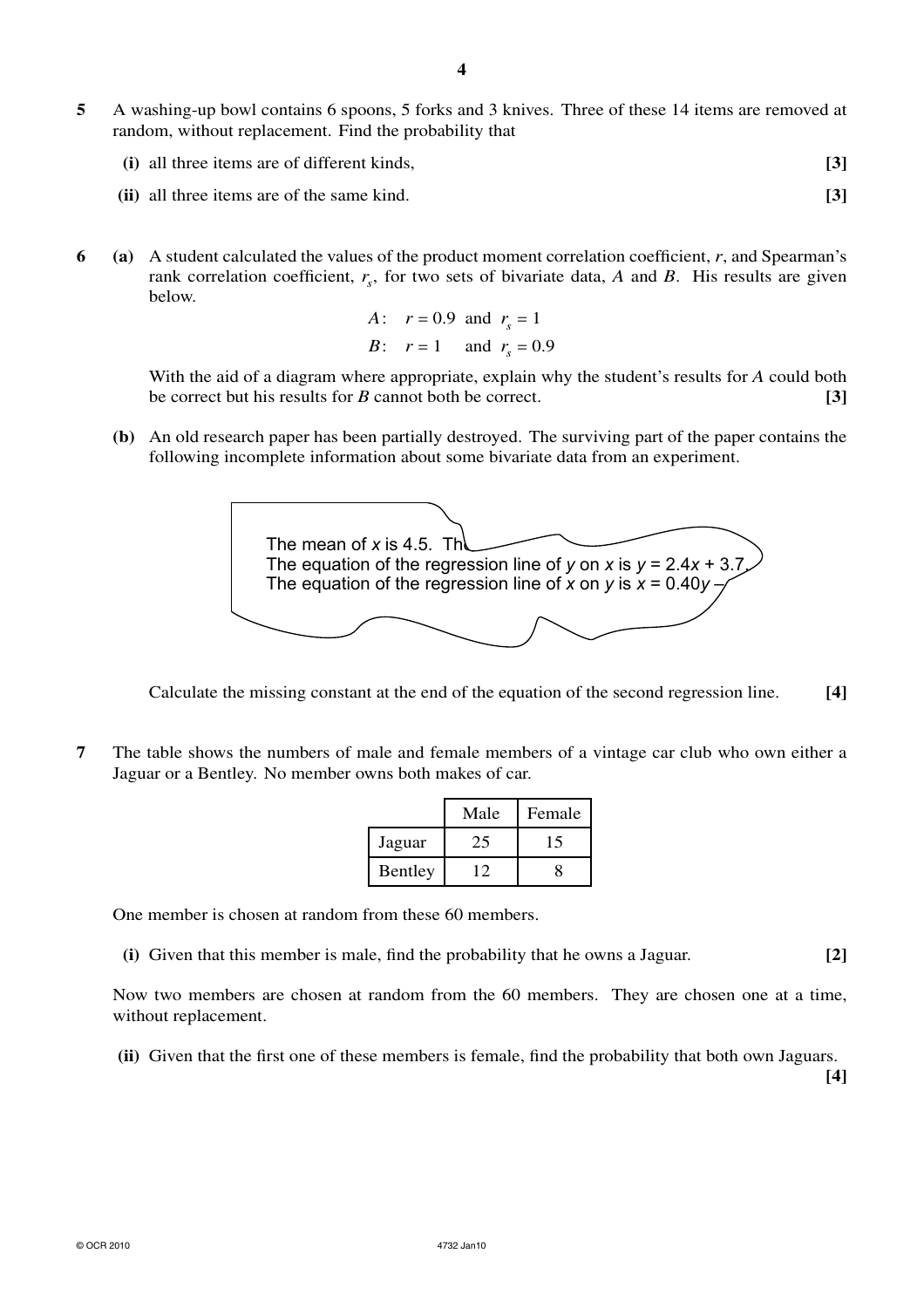**8** The five letters of the word NEVER are arranged in random order in a straight line.

| (i) How many different orders of the letters are possible? |  |
|------------------------------------------------------------|--|
|                                                            |  |

- **(ii)** In how many of the possible orders are the two Es next to each other? **[2]**
- **(iii)** Find the probability that the first two letters in the order include exactly one letter E. **[3]**
- **9** *R* and *S* are independent random variables each having the distribution Geo(*p*).
	- (i) Find  $P(R = 1 \text{ and } S = 1)$  in terms of *p*. [1]
	- (ii) Show that  $P(R = 3 \text{ and } S = 3) = p^2 q^4$ , where  $q = 1 p$ . [1]
	- **(iii)** Use the formula for the sum to infinity of a geometric series to show that

$$
P(R = S) = \frac{p}{2 - p}.\tag{5}
$$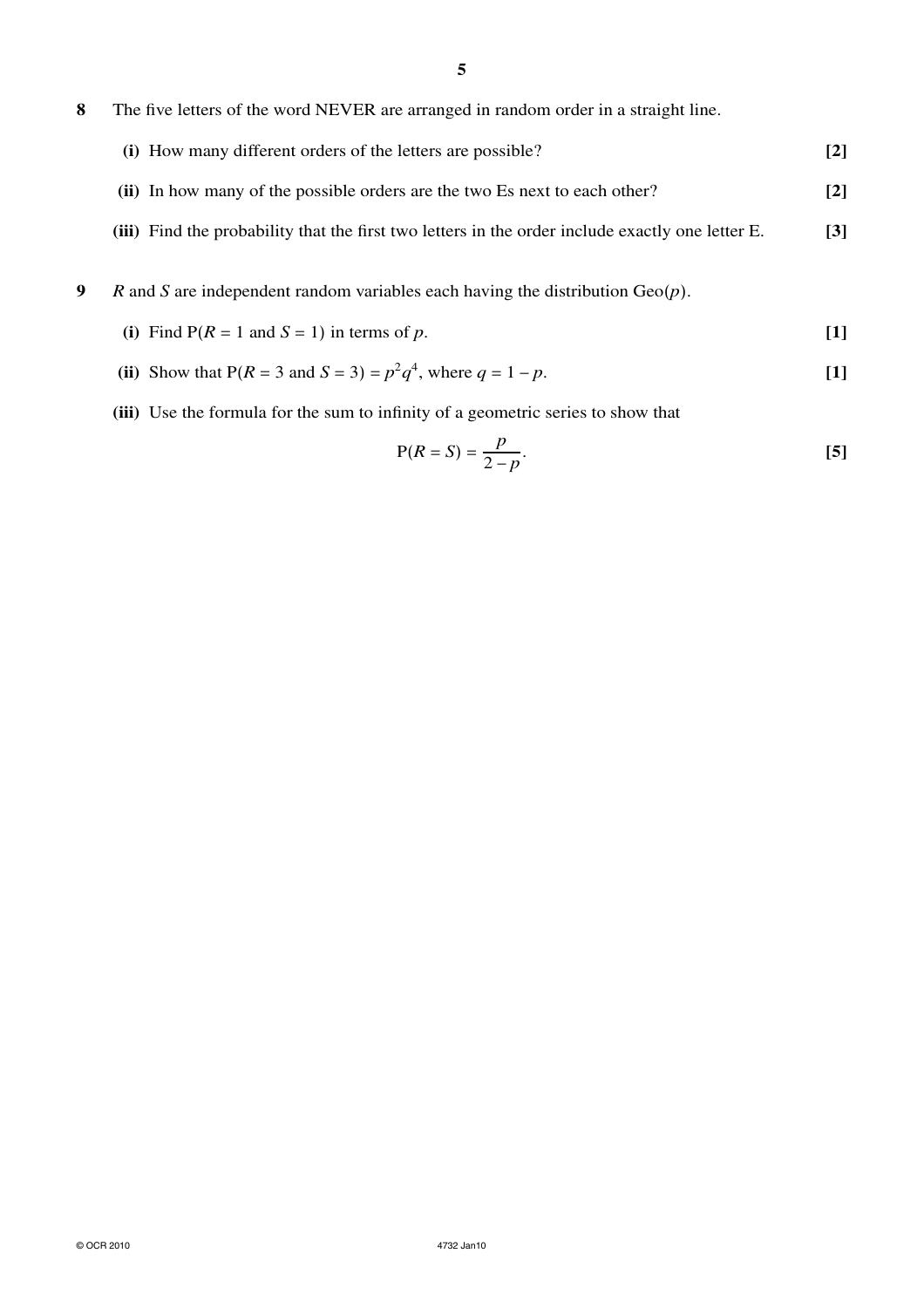## **BLANK PAGE**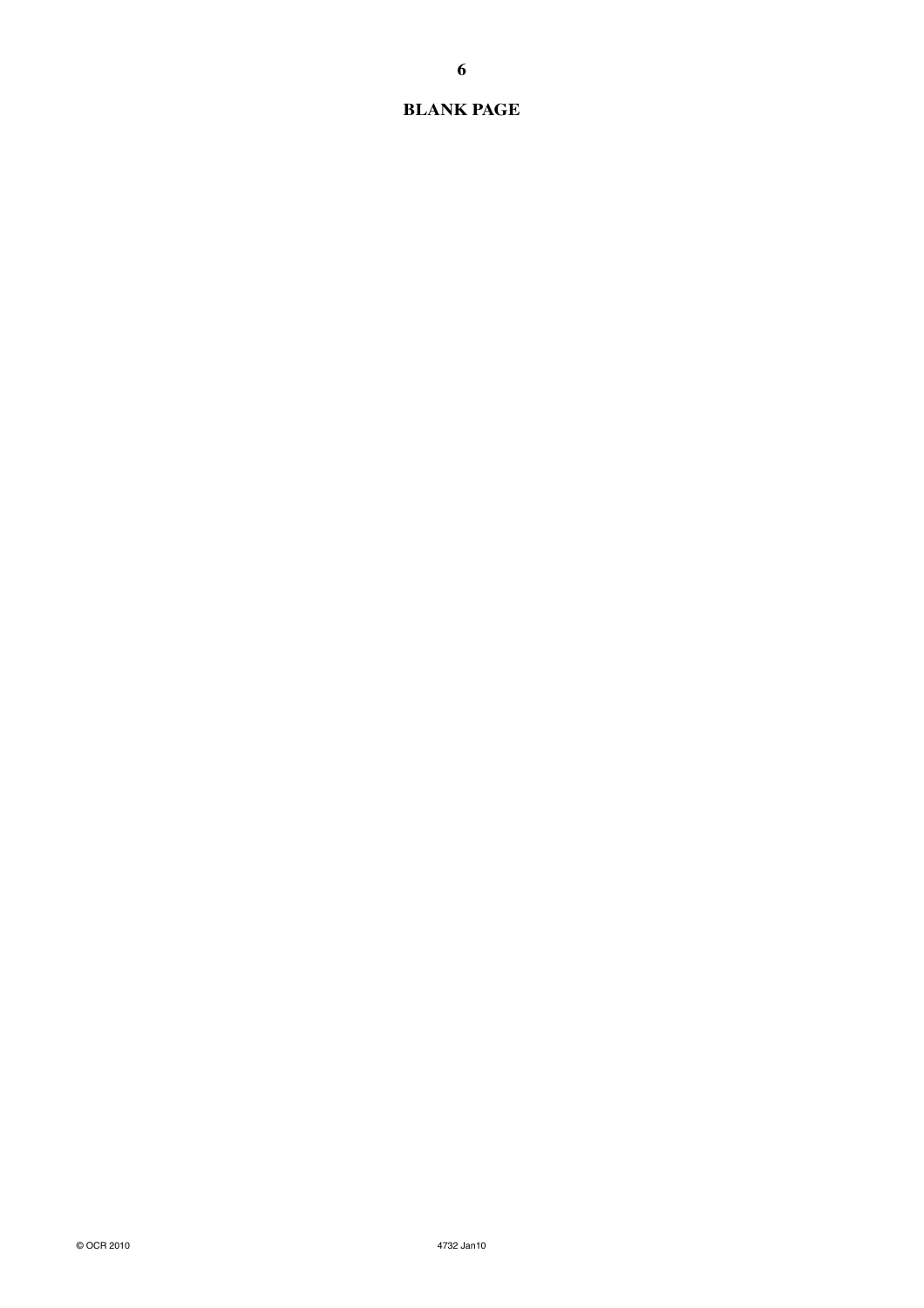## **BLANK PAGE**